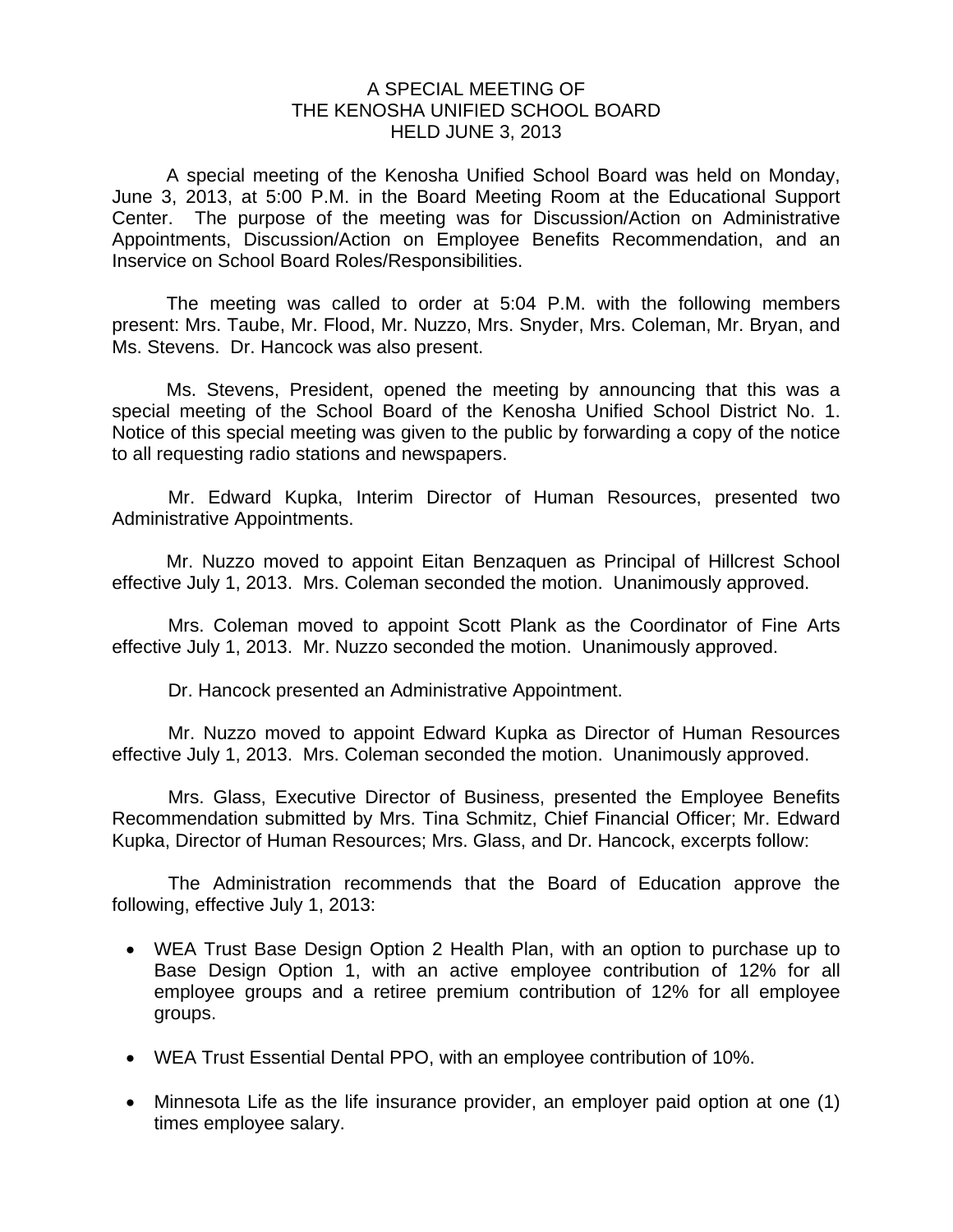- National Insurance Services as the Long Term Disability provider, a 100% employer paid option.
- Cancellation of Long Term Care policy for all active employees. Recommend a six month transition period for retirees and provide a District "paid up" policy for the 186 retirees currently covered by the plan.

 During the May 21, 2013, regular Board meeting, the following motions were approved:

 Mr. Flood moved to approve Administration's recommendation #1 as written and that the employee contribution group percentages and retiree premium contributions be placed on the June 3rd meeting agenda for possible discussion and/or action. Mrs. Coleman seconded the motion.

Roll call vote: Ayes: Mr. Flood, Mr. Nuzzo, Mrs. Snyder, Mrs. Coleman, Ms. Snyder, and Ms. Stevens. Noes: Mrs. Taube. Motion passed.

 Mrs. Coleman requested that any questions pertaining to employee contribution group percentages and retiree premium contributions be forwarded to the Superintendent's Office within 24 hours to ensure that all questions could be answered at the June 3, 2013 meeting.

Mrs. Snyder moved to approve WEA Trust Essential Dental PPO with an employee contribution of 10%. Mrs. Coleman seconded the motion. Unanimously approved.

- Mrs. Coleman moved to approve Minnesota Life as the life insurance provider, an employer paid option at one (1) times the employee salary. Mr. Nuzzo seconded the motion. Unanimously approved.
- Mrs. Taube moved to approve National Insurance Services as the Long Term Disability provider, a 100% employer paid option. Mr. Nuzzo seconded the motion. Unanimously approved.
- Mr. Nuzzo moved to approve the cancellation of the Long Term Care policy for all active employees, a recommendation of a six month transition period for retirees, and that the District provide a "paid up" policy for the 186 retirees currently covered by the plan. Mrs. Coleman seconded the motion. Motion carried. Mrs. Taube and Mrs. Snyder abstained.

 On Thursday, May 23, 2013, Mrs. Taube submitted the following questions pertaining to employee group percentages. There were no questions about retiree premium contributions.

- Current FY 2013 employee contribution by percentage for each employee group.
- What are the maximum percentage limits to employee contributions under Obama Care and will the proposed KUSD 12% implementation comply?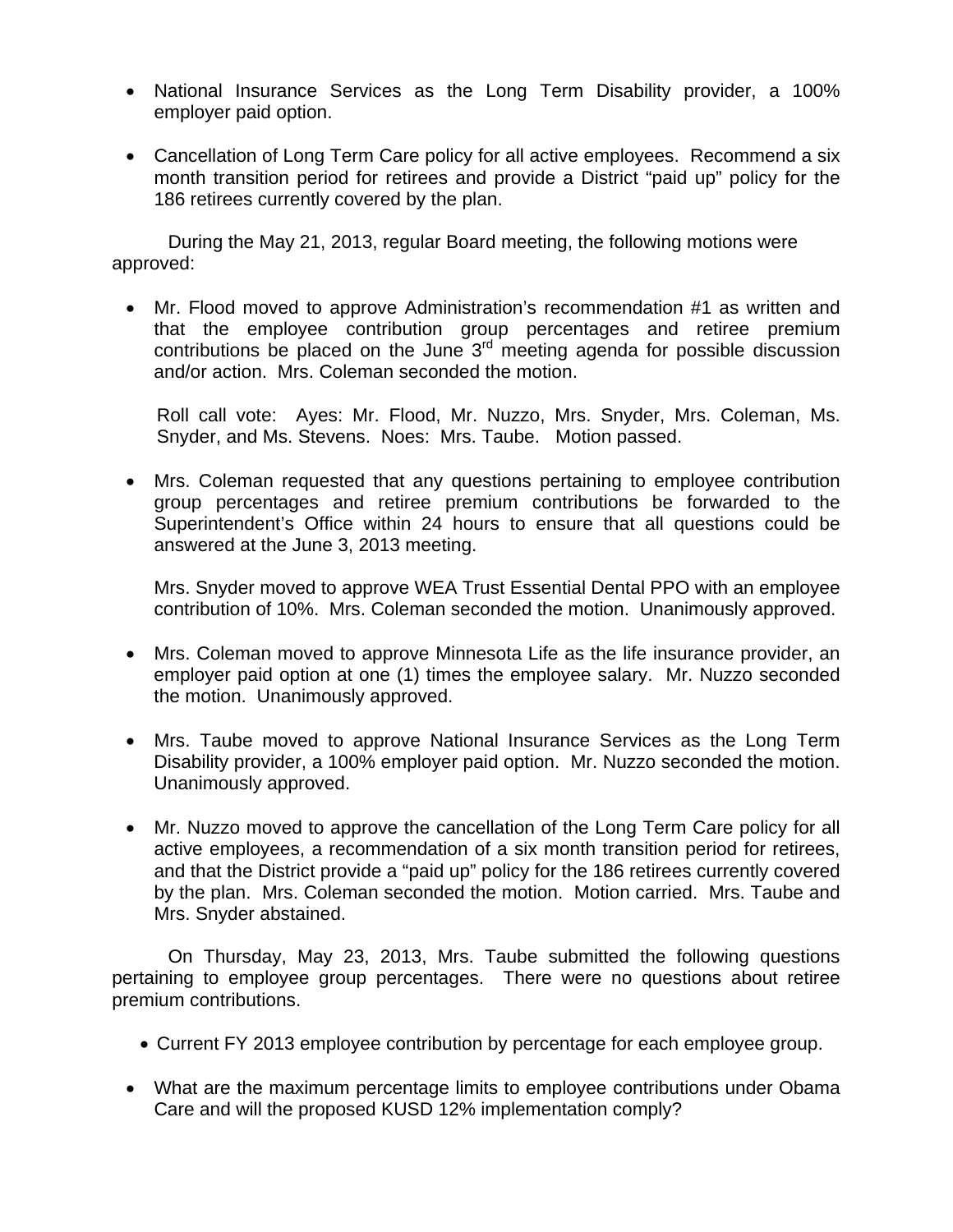• Breakdown of savings to KUSD for restructuring the WEA Health plan, dropping LTC, reducing LTD coverage and switching carries for other employee coverage by group category and total dollars?"

 Mr. Flood moved to reconsider all employee health contributions for active employee groups, which does not include retirees. Ms. Stevens passed the gavel to Mrs. Taube in order to second the motion.

Roll call vote: Ayes: Mrs. Taube, Mr. Flood, Mr. Bryan, and Ms. Stevens. Noes: Mr. Nuzzo, Mrs. Snyder, Mrs. Coleman. Motion passed.

 Mrs. Taube moved that employee health care contributions be as follows: employees making \$40,000 or less pay 4%, employees making \$40,001 - \$79,999 pay 8%, employees making \$80,000 - \$120,000 pay 12%, and employees making over \$120,000 pay 15%. Mr. Flood seconded the motion.

 Mr. Flood moved to amend Mrs. Taube's motion to vote on the salary groupings separately. The amendment failed due to lack of a second.

 Roll Call vote on Mrs. Taube's motion: Ayes: Mrs. Taube, Mr. Flood, and Ms. Stevens. Noes: Mr. Nuzzo, Mrs. Snyder, Mrs. Coleman. Mr. Bryan abstained. Motion failed.

 Mr. Flood moved to decrease employee health care contributions for Educational Assistants, Interpreters, and Secretaries to 8%. Mr. Nuzzo seconded the motion and later withdrew his second. Mr. Bryan then seconded the motion. Mr. Flood withdrew his motion.

 Mr. Nuzzo moved that employee health care contributions be 8% for Educational Assistants and 12% for all other employee groups. Motion failed due to lack of a second.

The Board took a recess at 7:03 P.M. and reconvened at 7:11 P.M.

 Mrs. Taube moved to defer this item until next Tuesday in order for Administration to bring back employee contribution scenarios based on various salaries. Mr. Flood seconded the motion.

 Roll Call vote: Ayes: Mrs. Taube, Mr. Flood, and Ms. Stevens. Noes: Mr. Nuzzo, Mrs. Snyder, Mrs. Coleman. Mr. Bryan abstained. Motion failed.

 Mrs. Coleman moved that employee health care contributions be 10% for Educational Assistants and Miscellaneous employees and 12% for all other employee groups. Motion failed due to lack of a second.

 Mr. Nuzzo moved that employee health care contributions be 6% for Educational Assistants and Miscellaneous employees, 10% for Secretaries and Interpreters, and 12% for all other employee groups. Mr. Flood seconded the motion.